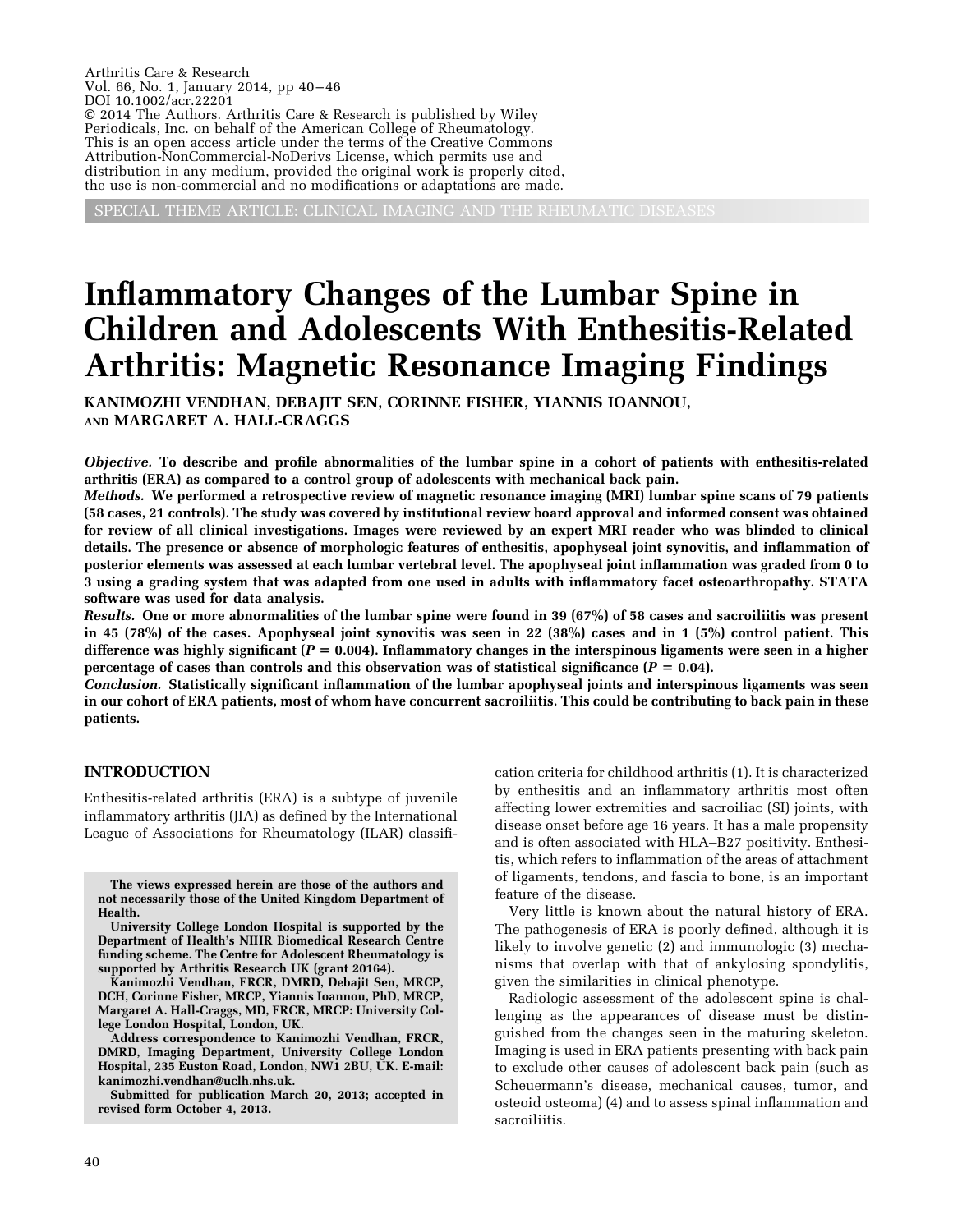## **Significance & Innovations**

- There is a statistically significant difference  $(P =$ 0.004) in the prevalence of lumbar apophyseal joint synovitis in patients with enthesitis-related arthritis (ERA) as compared to controls.
- Apophyseal joint synovitis can occur in the absence of sacroiliitis.
- Inflammatory changes of the apophyseal joints could be visualized only on the postcontrast images in 70% of ERA cases. Therefore, imaging protocols should include contrast-enhanced images.
- Lumbar spine inflammatory disease should be considered as a cause of back pain in patients with ERA, independent of the presence of sacroiliitis.

Magnetic resonance imaging (MRI) has emerged as the most sensitive imaging modality to detect inflammatory arthritides and to discriminate between acute and chronic inflammation. In children with ERA, contrast-enhanced MRI has been shown to be sensitive for the early detection of sacroiliitis (5–7).

To our knowledge, there are no published data on the detailed MRI features of lumbar spinal changes in patients with ERA. The aim of this case– control study was to describe and profile abnormalities of the lumbar spine in a cohort of patients with ERA as compared to a control group of adolescents with mechanical back pain.

### **SUBJECTS AND METHODS**

**Subjects.** We performed a retrospective case–control study and reviewed MRI lumbar spine scans of 79 patients (58 cases and 21 controls). The study was covered by Institutional Review Board approval from the National Research Ethics Service Committee (London-Bentham, England). Informed consent was obtained for review of all clinical investigations.

All patients underwent MRI of the lumbar spine and SI joints as part of routine clinical care at our institution between December 2006 and May 2012. In both the cases and the controls the indication for the MRI was low back pain. We analyzed the initial MRI performed at presentation.

*Cases: ERA group.* All cases were outpatients attending a specialist adolescent rheumatology clinic at our institution and all fulfilled the ILAR criteria for ERA (1).

*Control group.* The controls were adolescent patients attending the same specialist rheumatology clinic with lower back pain present for at least 1 month. All patients in this control group underwent MRI lumbar spine scans during the same time period as the cases and had a diagnosis of noninflammatory back pain.

*Matching.* This is an unmatched case– control study. However, the demographic characteristics of the controls are similar to those of the cases, although there is a higher preponderance of male patients in the cases (see Results).

**MRI technique.** MRI of the lumbar spine and SI joints was performed using a 1.5T system (Avanto). The protocol consisted of the following sequences: 1) lumbar spine: sagittal T1-weighted spin-echo (repetition time [TR] 400 msec, time to echo [TE] 10 msec, slice thickness 4.0 mm, number of slices 13, flip angle 90°, matrix 256  $\times$  256 pixels, 2 signals averaged), sagittal STIR turbo spin-echo (TR/TE 4,000/74 msec, slice thickness 4 mm, number of slices 13, flip angle 150°, matrix 256  $\times$  256 pixels, 2 signals averaged), and contrast-enhanced sagittal T1-weighted spin-echo with fat saturation (TR/TE 510/10 msec, slice thickness 4 mm, number of slices 13, flip angle 150°, matrix 256  $\times$  256 pixels, 2 signals averaged); and 2) SI joints (angled to the SI joints): coronal T1-weighted turbo spin-echo (TR/TE 610/11 msec, slice thickness 3 mm, number of slices 18, flip angle 90 $^{\circ}$ , matrix 256  $\times$  256 pixels, 2 signals averaged), coronal T1 turbo inversion recovery (TR/TE 4,340/83 msec, slice thickness 4 mm, number of slices 14, flip angle 150°, matrix 256  $\times$  256 pixels, 2 signals averaged), axial T1-weighted turbo spinecho (TR/TE 475/11 msec, slice thickness 5 mm, number of slices 20, flip angle 150°, matrix 256  $\times$  256 pixels, 2 signals averaged), axial STIR (TR/TE 6,070/83 msec, slice thickness 5 mm, number of slices 18, flip angle 150°, matrix 256  $\times$  256 pixels, 2 signals averaged), contrastenhanced axial (TR/TE 619/11 msec, slice thickness 5 mm, number of slices 20, flip angle 150°, matrix 256  $\times$  256 pixels, 2 signals averaged), and coronal T1-weighted turbo spin-echo fat-saturated (TR/TE 795/11 msec, slice thickness 3 mm, number of slices 18, flip angle 150°, matrix  $256 \times 256$  pixels, 2 signals averaged). The contrast agent used was gadoterate meglumine, which was administered as an intravenous bolus at a dose of 0.2 mmoles/kg.

Postcontrast imaging was obtained in 65 of the 79 patients. Contrast-enhanced images could not be obtained in 11 cases and in 3 controls as they either refused to be cannulated or the scan had to be terminated prematurely due to claustrophobia. Total imaging time of the lumbar spine was 11–12 minutes and imaging time of the SI joints was 22 minutes.

**Image analysis.** All images were reviewed by a consultant radiologist (MAH-C) with more than 20 years of musculoskeletal MRI experience and with expertise in adolescent spine imaging. Scans were presented randomly to the reader, who was blinded to the clinical details.

Images were analyzed on a PACS workstation (IMPAX ES, Agfa-Gevaert). The presence or absence of morphologic features of enthesitis, apophyseal joint synovitis, and inflammation of the posterior elements was assessed at each vertebral level in the lumbar spine. Specifically, the features were assessed as described below.

*Apophyseal joints.* Articular processes were assessed for edema, seen as high signal (compared to muscle) on STIR and contrast-enhanced images. Contrast-enhanced images were evaluated for enhancing synovitis. Grading of the apophyseal joint inflammation (Figure 1) was adapted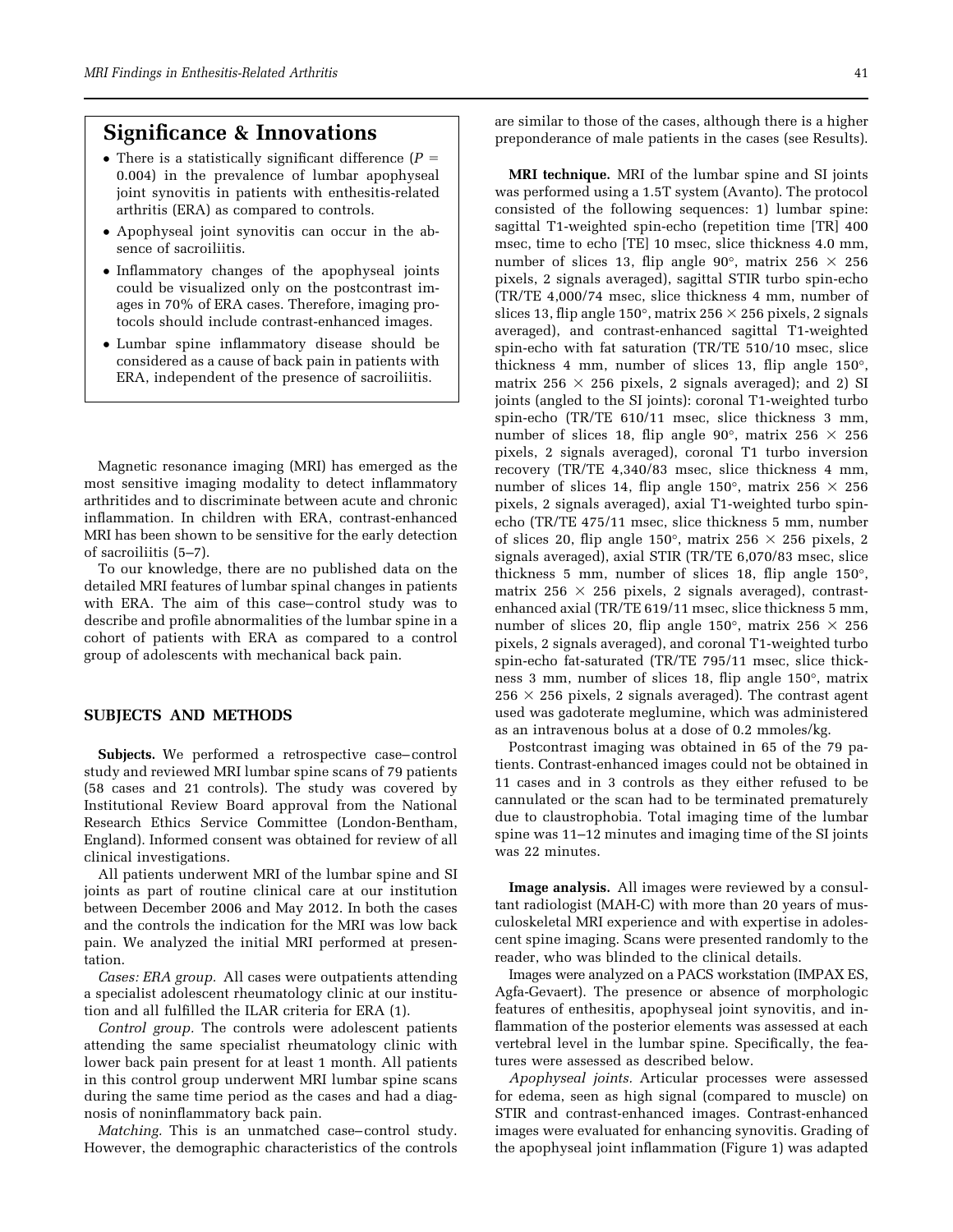

**Figure 1.** Sagittal contrast-enhanced T1-weighted fat-saturated images of the lumbar spine in 4 different patients demonstrate the grades of apophyseal synovitis. **A,** Normal apophyseal joint. **B,** Abnormal enhancement (**arrow**) is confined within the apophyseal joint capsule indicating a grade 1 synovitis, clearly showing inflammation as compared to the normal apophyseal joint (**A**). **C,** Grade 2 synovitis with intraarticular synovial enhancement and periarticular high signal (**arrow**). **D,** Marked synovial enhancement and bone edema of the inferior articular process (**arrow**), indicating a grade 3 synovitis.

from a grading system used in adult patients with inflammatory facet osteoarthropathy (8) as follows: grade 0 = normal (Figure 1A), grade 1 = high signal confined to the joint capsule (Figure 1B), grade 2 = intraarticular and periarticular signal abnormality (Figure 1C), and grade 3  $\,$   $=$ grade 2 plus bone marrow edema of articular process (Figure 1D).

We have combined grades 2 and 3 used in the original classification as we are of the opinion that differentiating between less than or more than 50% of the joint perimeter affected by edema (as described in the study by Czervionke and Fenton [8]) is too subjective and not reliable in adolescents.

*End plates.* Edema and enhancement of the anterior and posterior margins of the vertebral end plates were assessed. This finding indicates enthesitis and was recorded in a dichotomous manner (present/absent).

*Posterior elements.* Posterior structures, i.e., lamina, pedicles, spinous processes, and interspinous ligaments, were evaluated for edema on STIR and for enhancement on the postcontrast images. The presence of any of these findings in  $\geq 1$  of the posterior structures indicates inflammation. The enhancement in the interspinous ligaments was graded subjectively as no enhancement, a "blush" (defined as a faint area of increased signal on the contrastenhanced images) (Figure 2A), or definite enhancement (defined as an intense band of confluent enhancement) (Figure 2B).

Each of the inflammatory lesions described above had to be present on  $\geq 2$  consecutive sagittal slices in order to be considered as definite inflammation. The descriptions of inflammation that we have used are in agreement with definitions of spinal inflammatory lesions (on STIR images) in axial spondyloarthritis as described by the Assessment of SpondyloArthritis international Society (ASAS)/ Outcome Measures in Rheumatology (OMERACT) MRI Study Group (9).

A reference sheet containing representative images of the various grades of apophyseal joint synovitis and inflammation of end plates and posterior elements was utilized during image analysis and scoring to ensure consistency of scoring. It was recorded whether the apophyseal joint changes were present at single or multiple levels and whether they were unilateral or bilateral, along with grading of the severity (as described above). Similarly, for the end-plate changes, it was recorded if the changes were present at a single level or at multiple levels. The presence or absence of sacroiliitis, as evidenced by erosions of the joint articular surface, bone marrow edema, and enhancement (10), was also recorded for each of the 79 patients.

**Statistical analysis.** The chi-square test was used to determine if the difference in the prevalence of inflammation between the cases and the controls was significant at a 5% level. Data analysis was done by the lead author (KV) using STATA software.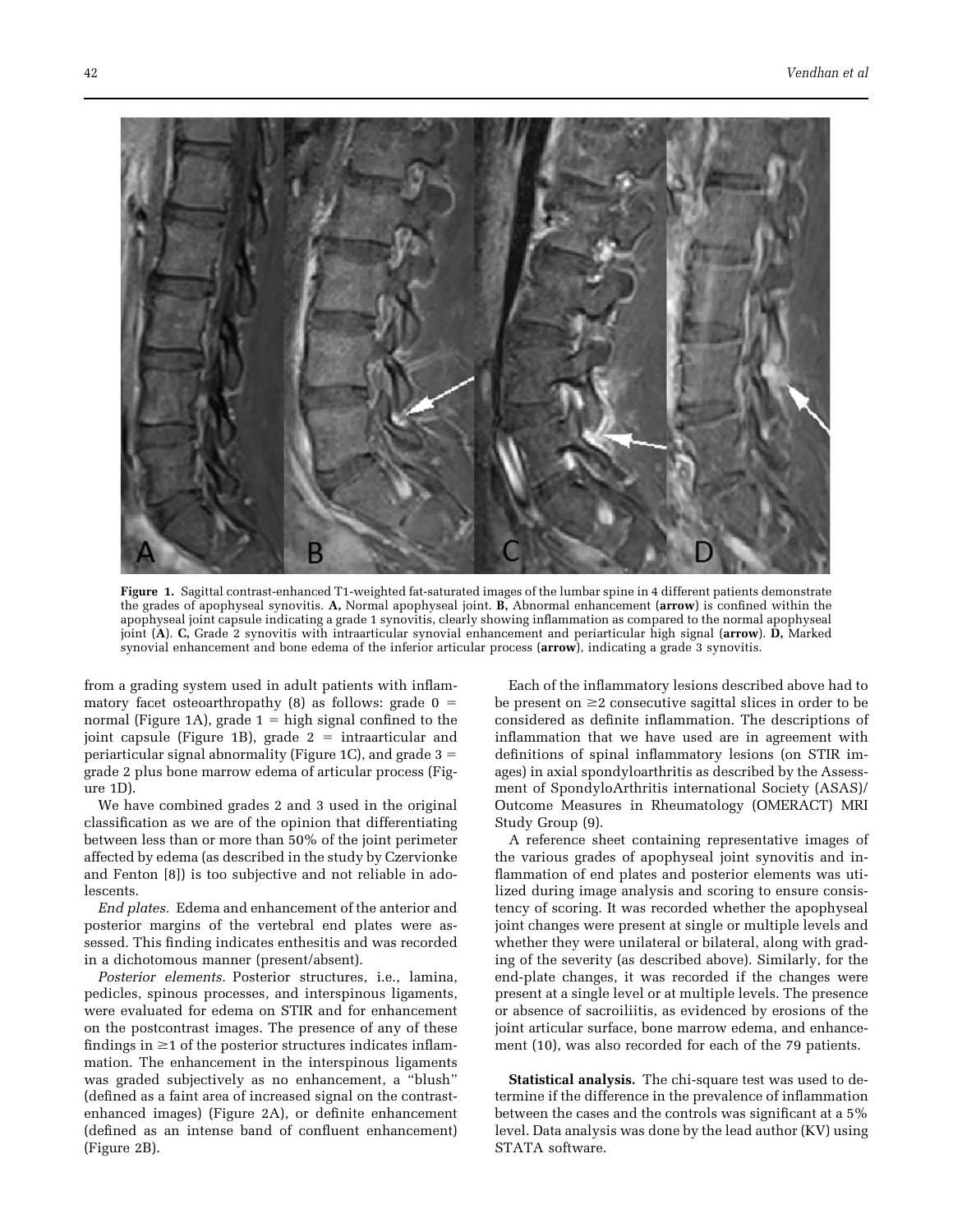

**Figure 2.** Sagittal contrast-enhanced T1-weighted fat-saturated images of the lumbar spine. **A,** A faint blush of enhancement (**arrow**) in the interspinous ligaments. **B,** A band of intense enhancement (**arrows**) of the interspinous ligaments.

#### **RESULTS**

**Patients.** There were 58 ERA cases with a mean age of 16.7 years (range 8.3–21.9 years, median 16.5 years); 50 males with a mean age of 16.8 years (range 8.3–21.9 years) and 8 females with a mean age of 16.1 years (range 13.1– 18.4 years). The average duration between disease diagnosis and date of MRI scan was 3.8 years (range 1 month to 13.2 years, median 3.0 years).

Only 8 (14%) of the 58 ERA cases were females, which is what is typically observed in this disease (2). The HLA– B27 status was unknown in 4 of the 58 cases as this information was not recorded in the available clinical notes. In the remainder of the 54 ERA cases, 74% (n = 40) had HLA–B27 positivity. This is similar to that reported in the literature (2). In our cohort, 95% (55 of 58) of the cases had peripheral arthritis, 47% (27 of 58) had enthesitis, 7% (4 of 58) had inflammatory bowel disease, and 9% (5 of 58) had uveitis, which was an acute anterior uveitis in 3 of the 5 cases and a chronic uveitis in 2 of the 5 cases. All of the cases had low back pain. At the time of the MRI scan, 51 of the 58 cases were taking some form of medication. Biologic agents were prescribed in 16% (9 of 58). These were all tumor necrosis factor (TNF) blockade therapies and 7 of the 9 biologic agents were prescribed in combination with methotrexate. Disease-modifying antirheumatic drugs (DMARDs) were prescribed in 34% of cases (20 of 58; of these, 40%  $[n = 8]$  were taking sulphasalazine and 60%  $[n = 12]$  were taking methotrexate) and only nonsteroidal antiinflammatory drugs were prescribed in 38% of cases (22 of 58). The remaining 12% of cases (7 of 58) were not receiving any drug treatment.

There were 21 patients in the control group, with a mean age of 15.5 years (range 10.8 –18.1 years, median 15.7 years); 14 males with a mean age of 15.6 years (range 10.8 –18.1 years) and 7 females with a mean age of 15.3 years (range 14.5–17.2 years).

**Cases.** One or more abnormalities of the lumbar spine were found in 39 (67%) of the 58 ERA cases reviewed (Table 1). In 19 (33%) of the 58 cases the lumbar spine was normal. Forty-five (78%) of 58 cases had definite sacroiliitis, indeterminate changes (showing one small focus of edema only) were seen in 6 cases (10%), and in 7 cases (12%) the SI joints were normal. Five (71%) of the 7 cases with normal SI joints had abnormalities of the lumbar  $spine$  (Schmorl's nodes  $[n = 1]$ , apophyseal joint synovitis  $[n = 3]$ , and interspinous ligaments inflammation  $[n = 1]$ ). In total, 54 (93%) of the cases had either an abnormal lumbar spine or inflammation of the SI joints. Among these, 30 cases had both sacroiliitis and abnormalities of the lumbar spine.

Among the 19 cases with a normal lumbar spine, 15

| Table 1. Summary of abnormalities in the lumbar spine<br>and SI joints of cases and controls* |                     |                               |                |  |  |  |
|-----------------------------------------------------------------------------------------------|---------------------|-------------------------------|----------------|--|--|--|
| <b>Abnormality</b>                                                                            | Cases<br>$(n = 58)$ | <b>Controls</b><br>$(n = 21)$ | P+             |  |  |  |
| Apophyseal joint synovitis<br>Inflammation in posterior<br>elements                           | 22 (38)<br>15(26)   | 1(5)<br>1(5)                  | 0.004<br>0.04  |  |  |  |
| Blush in interspinous<br>ligaments                                                            | 12(21)              | 7 (33)                        | 0.25           |  |  |  |
| Marginal end-plate edema                                                                      | 4(7)                | 0(0)                          | 0.22           |  |  |  |
| Disc abnormalities<br>Definite sacroiliitis                                                   | 26(45)<br>45 (78)   | 7(33)<br>0(0)                 | 0.36<br>0.0001 |  |  |  |

\* Values are the number (percentage) unless indicated otherwise. SI = sacroiliac.

† By chi-square test.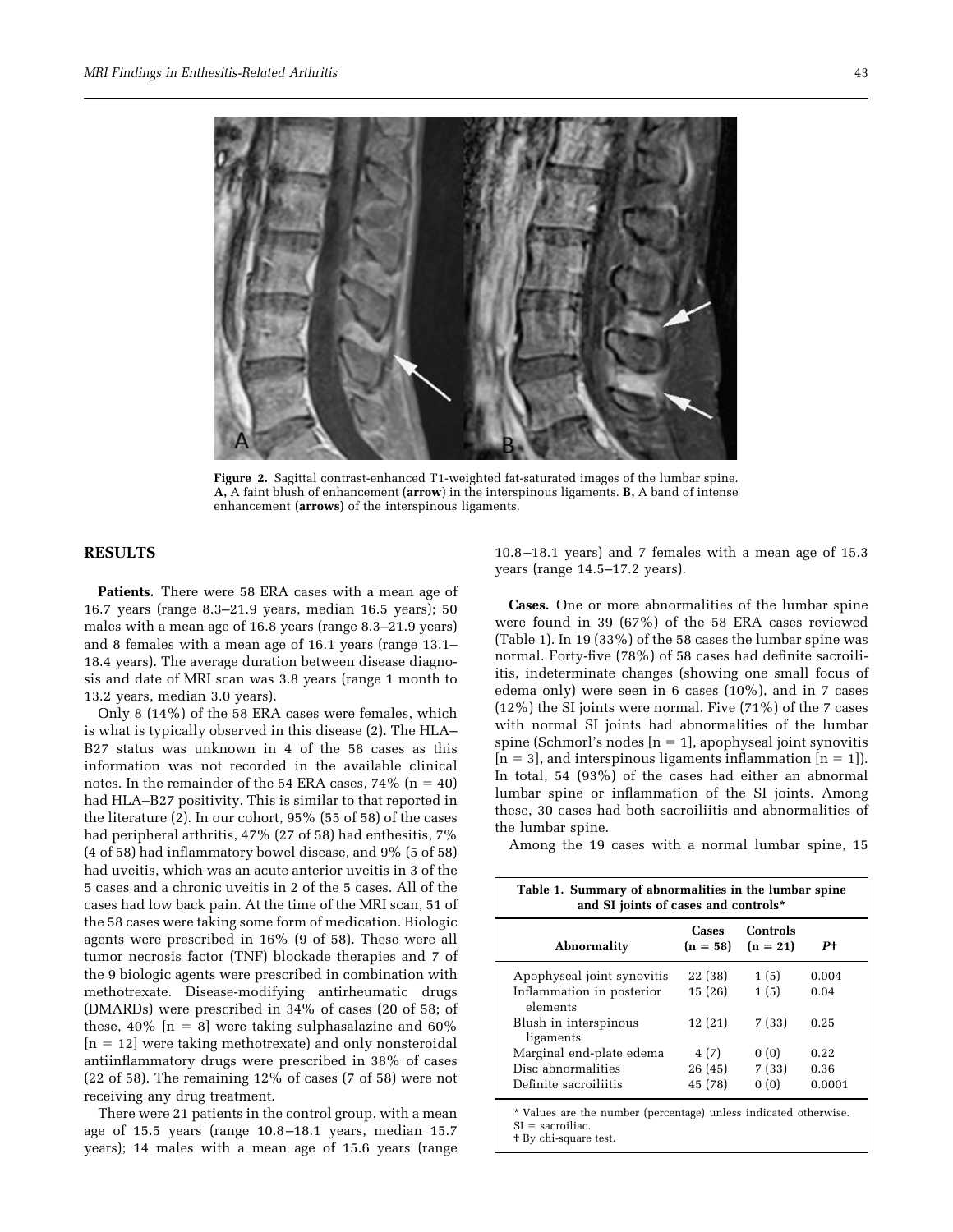

**Figure 3.** Sagittal STIR image of the lumbar spine shows grade 3 synovitis (**arrow**) of L4 –L5 apophyseal joint.

had definite sacroiliitis and 2 had indeterminate SI joint changes. Only 2 ERA cases had an entirely normal lumbar spine and normal SI joints. Eleven of the 58 ERA cases did not have postcontrast imaging and in these patients inflammatory lesions were assessed on STIR images (Figure 3).

*Apophyseal joints.* Of the 58 cases reviewed, 22 (38%) had apophyseal joint synovitis on MRI (Figure 1). The grading of the apophyseal abnormalities and their relationship to sacroiliitis and inflammatory lesions in the posterior elements are summarized in Table 2. Among patients with abnormal apophyseal joints ( $n = 22$ ), grade 1 and grade 2 lesions were the most common, comprising 77%

| Table 3. Comparison of apophyseal joint synovitis on |
|------------------------------------------------------|
| STIR and postcontrast images in ERA cases with       |
| contrast-enhanced imaging $(n = 20)^*$               |

| Grade of<br>apophyseal<br>synovitis                                                         | Apophyseal<br>synovitis<br>seen on STIR | Apophyseal<br>synovitis<br>seen on<br>postcontrast<br>images |  |  |  |
|---------------------------------------------------------------------------------------------|-----------------------------------------|--------------------------------------------------------------|--|--|--|
| Grade $1(n = 8)$                                                                            | 13(1/8)                                 | 100(8/8)                                                     |  |  |  |
| Grade 2 $(n = 8)$                                                                           | 38(3/8)                                 | 100(8/8)                                                     |  |  |  |
| Grade $3(n = 4)$                                                                            | 50(2/4)                                 | 100(4/4)                                                     |  |  |  |
| * Values are the percentage (number/total number). ERA = enthesi-<br>tis-related arthritis. |                                         |                                                              |  |  |  |

(17 of 22) of apophyseal joint disease, compared to grade 3 synovitis, which was present in only 5 cases (23%).

Apophyseal joint synovitis was present at multiple levels in 12 of 22 cases and at a single level in the remainder. Bilateral inflammatory changes, not necessarily at the same segmental level, were seen in 9 of 12 cases with multilevel disease and in 4 of 10 cases with apophyseal joint synovitis at a single level. This difference was not significant ( $P = 0.10$ ). Erosion of an inferior articular process was seen in 1 ERA patient with multilevel grade 1 synovitis. Definite sacroiliitis was present in 17 (77%) of 22 cases with apophyseal synovitis. In the remaining 5 cases with apophyseal synovitis there was no MRI evidence of definite sacroiliitis (normal SI joints in 2 cases and indeterminate SI joints in 3 cases).

Contrast-enhanced images were available in 20 of 22 cases with apophyseal synovitis. In 14 (70%) of the 20 cases with contrast-enhanced images, inflammatory changes could be visualized only on the postcontrast images and were not apparent on the STIR images (Table 3).

*Posterior elements.* Enhancement of the posterior elements was present in 15 (26%) of 58 cases. In 10 cases there was an intense band of enhancement limited to the interspinous ligaments, in 1 case only the spinous process was enhanced, and in the other 4 cases there was enhancement of interspinous ligaments and spinous processes. A "blush" of enhancement was seen in the interspinous ligaments in 12 (21%) of 58 cases. Four of 58 cases had a pars defect with signal changes in the intervertebral disc related to this.

*Discs and end plates.* Intervertebral disc and end-plate changes were seen in 26 (45%) of 58 cases with ERA.

| Table 2. Prevalence of apophyseal joint synovitis in ERA cases*                                                                       |               |                                                                 |                                |                                              |                                              |  |
|---------------------------------------------------------------------------------------------------------------------------------------|---------------|-----------------------------------------------------------------|--------------------------------|----------------------------------------------|----------------------------------------------|--|
| Apophyseal<br>synovitis grade                                                                                                         | Cases.<br>no. | Synovitis plus<br>definite enhancement<br>of posterior elements | Synovitis plus<br>sacroiliitis | Synovitis plus<br>indeterminate<br>SI joints | <b>Synovitis</b><br>plus normal<br>SI joints |  |
| Grade 3                                                                                                                               | 5             | 80(4/5)                                                         | 100(5/5)                       | 0(0/5)                                       | 0(0/5)                                       |  |
| Grade 2                                                                                                                               | 9             | 33(3/9)                                                         | 89(8/9)                        | 11(1/9)                                      | 0(0/9)                                       |  |
| Grade 1                                                                                                                               | 8             | 38(3/8)                                                         | 50(4/8)                        | 25(2/8)                                      | 25(2/8)                                      |  |
| Grade 0                                                                                                                               | 36            | 14(5/36)                                                        | 78 (28/36)                     | 8(3/36)                                      | 14(5/36)                                     |  |
| * Values are the percentage (number/total number) unless indicated otherwise. ERA = enthesitis-related arthritis; SI =<br>sacroiliac. |               |                                                                 |                                |                                              |                                              |  |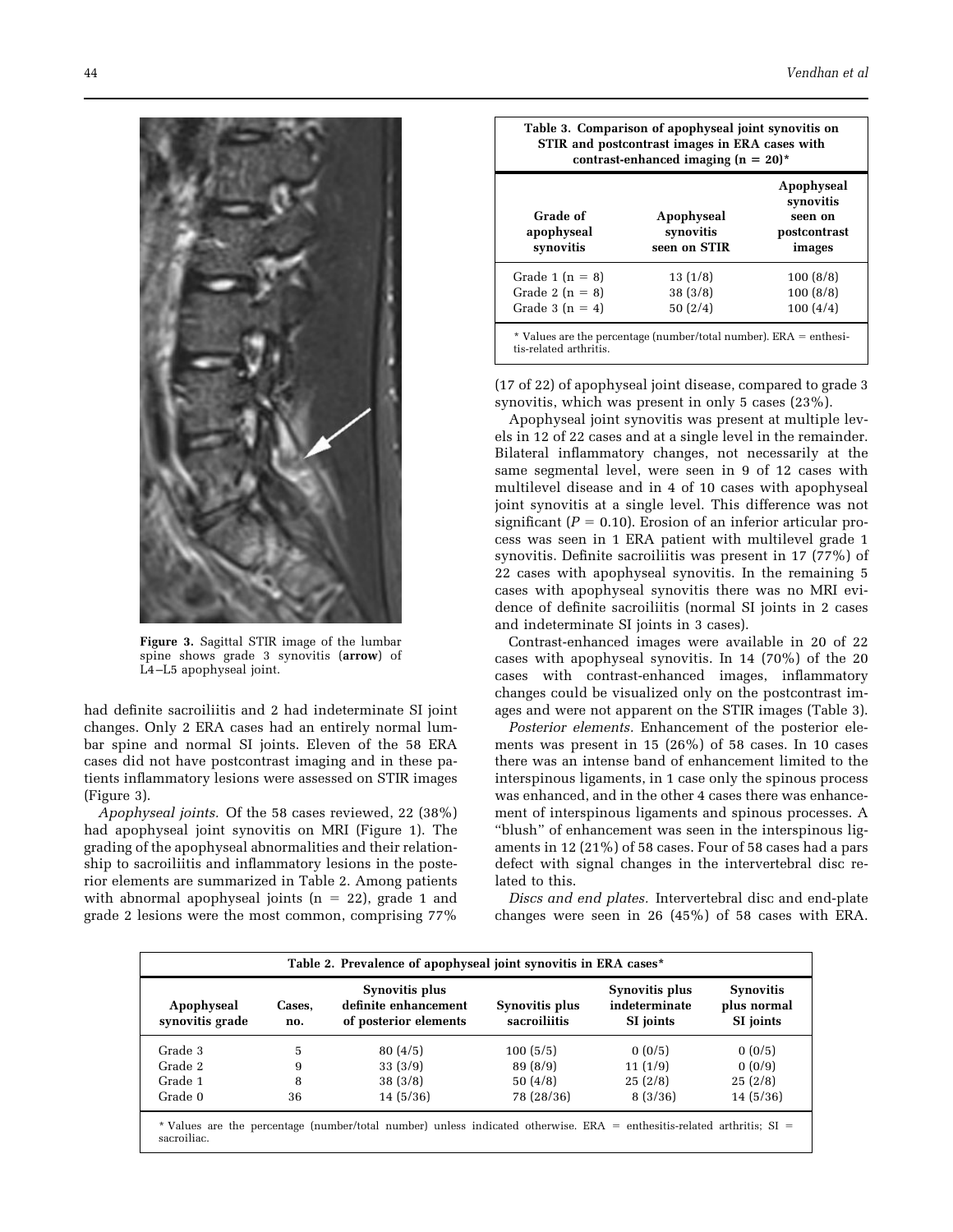Purely mechanical changes, i.e., disc desiccation, were present in 12 cases, and in 3 of these, disc desiccation was the only abnormality of the lumbar spine. Eighteen cases had end-plate defects (Schmorl's nodes) and 4 of these were edematous. Marginal end-plate edema was present in 4 of 58 cases. All 4 patients had associated sacroiliitis and inflammatory changes of the apophyseal joints and/or the posterior elements.

**Controls.** The most prevalent abnormality in the control group was changes in the intervertebral discs. No control patient showed definite sacroiliitis; 18 controls had normal SI joints and 3 had indeterminate changes.

*Apophyseal joints.* Apophyseal joint synovitis (grade 1) was present in 1 of 21 controls.

*Posterior elements.* Only 1 control patient showed intense enhancement of the interspinous ligaments. Another control showed a small focus of edema in a lumbar spinous process and this was considered to be indeterminate. A blush of enhancement in the interspinous ligaments was seen in 7 (33%) of 21 controls.

*Discs and end plates.* Seven (33%) of 21 controls showed mechanical disc abnormalities, including disc bulge, disc desiccation, torn annulus, and an isolated Schmorl's node. A transitional lumbosacral vertebra was seen in 2 controls. None of the patients in the control group showed marginal edema of the end plates.

**Cases versus controls.** The key findings seen in both groups are summarized in Table 1. Apophyseal joint synovitis was more common in patients with ERA compared to the control group. This difference was highly significant at  $P = 0.004$ . Intense interspinous ligament enhancement was also statistically more common in ERA cases compared to the controls ( $P = 0.04$ ). The difference between the cases and controls in the prevalence of disc changes and end-plate edema was not statistically significant.

#### **DISCUSSION**

To our knowledge, this is the first detailed MRI study to assess the prevalence of inflammatory lesions in the lumbar spine in patients with ERA. The onset of ERA typically occurs in late childhood and adolescence. The mean age (16.7 years) and male preponderance (86%  $[n = 50$  of 58]) of ERA cases in our study is similar to other published cohorts (7). The prevalence of MRI-detected sacroiliitis in our series (78% [n = 45 of 58]) is similar to another recent study where sacroiliitis was found in 80% of ERA patients with inflammatory back pain (7). In our cohort the majority of ERA cases with sacroiliitis had abnormalities of the  $\mu$  lumbar spine (67%  $[n = 30 \text{ of } 45]$ ).

We have shown that apophyseal joint synovitis occurs significantly more commonly in patients with ERA than in a control group ( $P = 0.004$ ). Most patients with apophyseal synovitis had sacroiliitis and all patients with grade 3 apophyseal joint inflammation had sacroiliitis. We have also shown that inflammatory changes in the interspinous ligaments (attachment sites of these ligaments to spinous

processes are entheses) occur in a higher percentage of cases compared to controls and this difference is statistically significant  $(P = 0.04)$ . These observations suggest that lumbar spine inflammatory disease could be contributing to back pain in patients with ERA and this has not been described previously.

Our findings also indicate that contrast-enhanced sequences should be routinely performed as part of the imaging protocol in these patients. We found that contrastenhanced images were more sensitive than STIR imaging, as inflammatory changes in the apophyseal joints could be seen only on the postcontrast images in 70% (14 of 20) of cases with apophyseal synovitis (Table 3). A blush of the interspinous ligaments was seen as commonly in cases and controls, with no significant difference between the two groups. This pattern of enhancement is likely to be within normal limits.

Apophyseal joints are synovial joints and their involvement is a recognized feature of ankylosing spondylitis (AS), the prototype of spondyloarthropathies. Studies in AS patients have shown a good correlation between histologic interstitial edema and MRI edema of the apophyseal joints (11) and that involvement of zygaphopyseal joints restricts spinal mobility (12,13). Inflammation of the interspinous ligaments has also been documented in AS (14).

Currently there is no robust scoring method for evaluating inflammatory lesions of the apophyseal joints in children. The grading criteria that we have used have been adapted from a classification system in adults (8) and from the ASAS/OMERACT MRI Study Group definition of apophyseal joint arthritis in axial spondyloarthritis (10). We found our grading system simple to use and effective for quantifying inflammatory changes in the apophyseal joints.

Recently it has been observed by Fisher et al that there are possibly 2 clinical phenotypes of ERA: those with axial disease (aERA) and a high prevalence of HLA–B27 positivity and a second group that has a significantly lower prevalence of HLA–B27 positivity with peripheral arthritis and enthesitis being the dominant features (15). The authors found that extraarticular manifestations, such as acute anterior uveitis and inflammatory bowel disease, occurred only in the aERA group. Differences in management were also observed, with the aERA group requiring a higher proportion of anti-TNF treatment (15). Two distinct patterns of ERA have also been recognized and described recently by other groups (7). Larger studies are required to further characterize these 2 clinical phenotypes and to determine if there are any differences in the imaging features.

Long-term followup of children with ERA has shown poor outcome in this subtype of JIA. Flato et al found that ERA patients had higher levels of physical disability and reported a higher intensity of pain compared with other types of JIA (16). Therefore, it is important to intervene early and commence treatment. However, although there are clinical criteria as defined by ILAR to diagnose ERA, there are currently no adequate radiologic methods to measure severity of disease or for longitudinal assessment of these patients, particularly in the context of monitoring response to therapy.